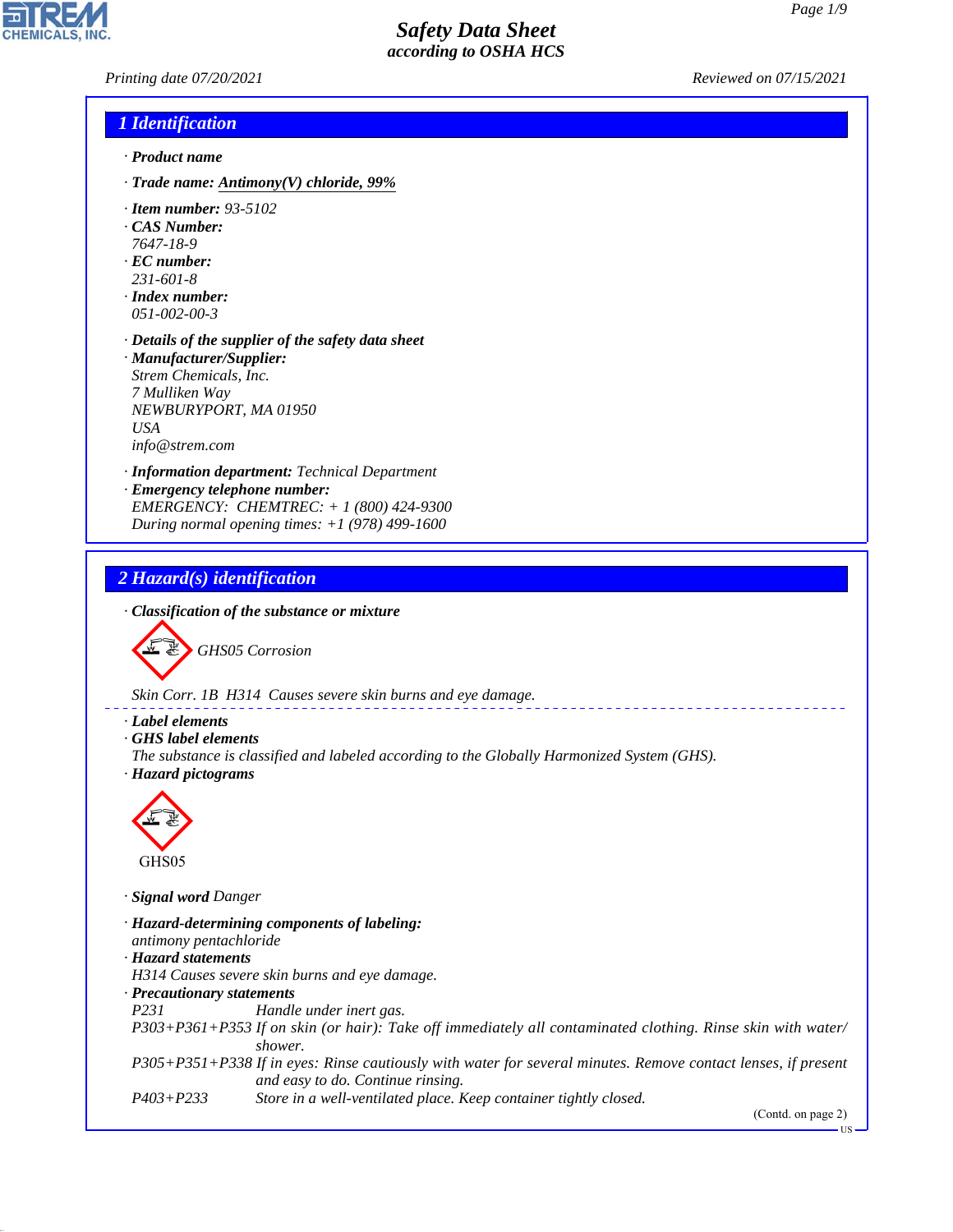*Printing date 07/20/2021 Reviewed on 07/15/2021*

#### *Trade name: Antimony(V) chloride, 99%*





### *3 Composition/information on ingredients*

- *· Chemical characterization: Substances · CAS No. Description*
- *7647-18-9 antimony pentachloride*
- *· Identification number(s)*
- *· EC number: 231-601-8*
- *· Index number: 051-002-00-3*

# *4 First-aid measures*

- *· Description of first aid measures*
- *· General information: Immediately remove any clothing soiled by the product.*
- *· After inhalation: In case of unconsciousness place patient stably in side position for transportation.*
- *· After skin contact: Immediately wash with water and soap and rinse thoroughly.*
- *· After eye contact: Rinse opened eye for several minutes under running water. Then consult a doctor.*
- *· After swallowing: Drink copious amounts of water and provide fresh air. Immediately call a doctor.*
- *· Information for doctor:*
- *· Most important symptoms and effects, both acute and delayed No further relevant information available.*
- *· Indication of any immediate medical attention and special treatment needed*
- *No further relevant information available.*

# *5 Fire-fighting measures*

*· Extinguishing media*

44.1.1

- *· Suitable extinguishing agents: Use fire fighting measures that suit the environment.*
- *· Special hazards arising from the substance or mixture*
- *During heating or in case of fire poisonous gases are produced.*

(Contd. on page 3)

US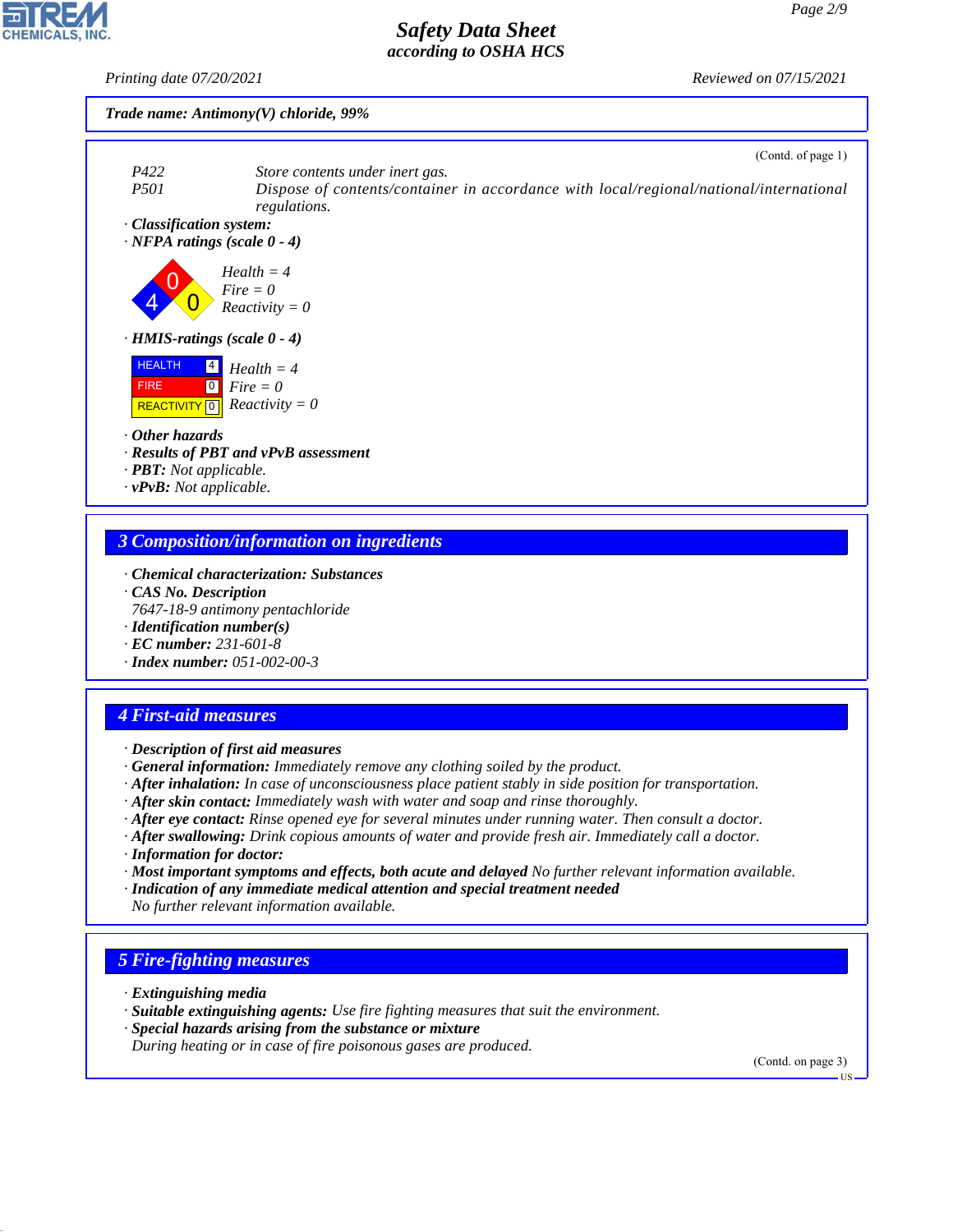(Contd. of page 2)

## *Safety Data Sheet according to OSHA HCS*

*Printing date 07/20/2021 Reviewed on 07/15/2021*

*Trade name: Antimony(V) chloride, 99%*

- *· Advice for firefighters*
- *· Protective equipment: Mouth respiratory protective device.*

#### *6 Accidental release measures*

- *· Personal precautions, protective equipment and emergency procedures Mount respiratory protective device.*
- *Wear protective equipment. Keep unprotected persons away.*
- *· Environmental precautions:*
- *Do not allow product to reach sewage system or any water course.*

*Inform respective authorities in case of seepage into water course or sewage system.*

#### *· Methods and material for containment and cleaning up:*

*Absorb with liquid-binding material (sand, diatomite, acid binders, universal binders, sawdust). Use neutralizing agent.*

*Dispose contaminated material as waste according to item 13.*

*Ensure adequate ventilation.*

*· Reference to other sections*

*See Section 7 for information on safe handling.*

- *See Section 8 for information on personal protection equipment.*
- *See Section 13 for disposal information.*
- *· Protective Action Criteria for Chemicals*

#### *· PAC-1:*

*3.7 mg/m3*

*· PAC-3:*

*· PAC-2:*

*200 mg/m3*

*33 mg/m3*

## *7 Handling and storage*

*· Handling:*

- *· Precautions for safe handling*
- *Ensure good ventilation/exhaustion at the workplace. Open and handle receptacle with care. Prevent formation of aerosols.*
- *· Information about protection against explosions and fires: Keep respiratory protective device available.*
- *· Conditions for safe storage, including any incompatibilities*
- *· Storage:*

44.1.1

- *· Requirements to be met by storerooms and receptacles: No special requirements.*
- *· Information about storage in one common storage facility: Not required.*
- *· Further information about storage conditions:*
- *Keep receptacle tightly sealed.*
- *Store in cool, dry conditions in well sealed receptacles.*
- *· Specific end use(s) No further relevant information available.*

*8 Exposure controls/personal protection*

*· Additional information about design of technical systems: No further data; see item 7.*

(Contd. on page 4)

US

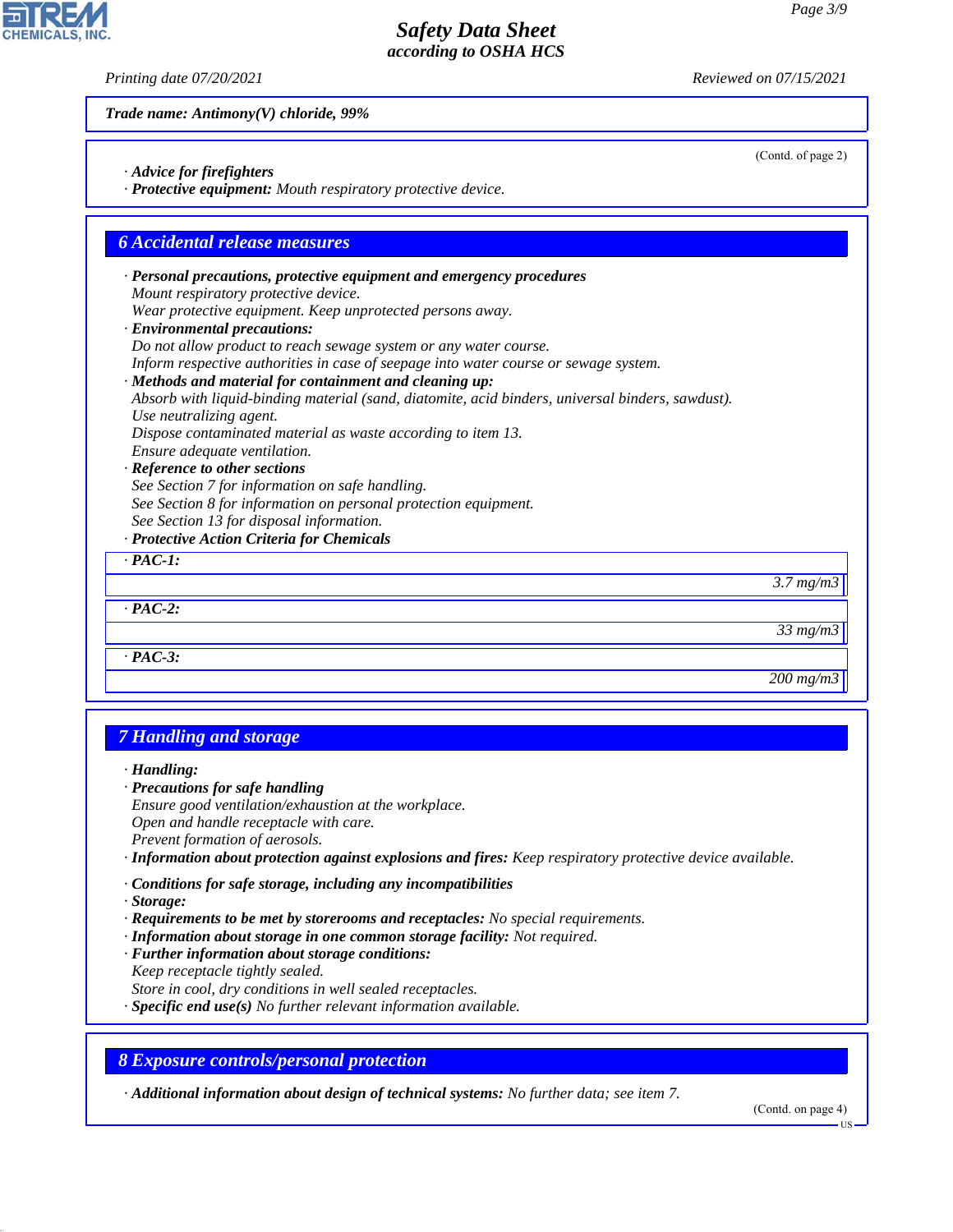CHEMICALS, INC.

*Printing date 07/20/2021 Reviewed on 07/15/2021*

*Trade name: Antimony(V) chloride, 99%*

(Contd. of page 3)

| Components with limit values that require monitoring at the workplace:<br>7647-18-9 antimony pentachloride<br>PEL Long-term value: $0.5$ mg/m <sup>3</sup><br>as Sb<br>REL Long-term value: $0.5 \text{ mg/m}^3$<br>as Sb<br>TLV Long-term value: $0.5 \text{ mg/m}^3$<br>as Sb<br>· Additional information: The lists that were valid during the creation were used as basis.<br>· Exposure controls<br>· Personal protective equipment: Wear protective clothing<br>· General protective and hygienic measures:<br>Keep away from foodstuffs, beverages and feed.<br>Immediately remove all soiled and contaminated clothing.<br>Wash hands before breaks and at the end of work.<br>Avoid contact with the eyes and skin.<br><b>· Breathing equipment:</b> A NIOSH approved respirator in accordance with 29 CFR 1910.134.<br>· Protection of hands:<br>Protective gloves<br>The glove material has to be impermeable and resistant to the product/ the substance/ the preparation.<br>Due to missing tests no recommendation to the glove material can be given for the product/ the preparation/ the<br>chemical mixture.<br>Selection of the glove material on consideration of the penetration times, rates of diffusion and the degradation<br>· Material of gloves<br>The selection of the suitable gloves does not only depend on the material, but also on further marks of quality and<br>varies from manufacturer to manufacturer.<br>· Penetration time of glove material<br>The exact break through time has to be found out by the manufacturer of the protective gloves and has to be<br>observed.<br>$\cdot$ Eye protection:<br>Tightly sealed goggles | · Control parameters |
|--------------------------------------------------------------------------------------------------------------------------------------------------------------------------------------------------------------------------------------------------------------------------------------------------------------------------------------------------------------------------------------------------------------------------------------------------------------------------------------------------------------------------------------------------------------------------------------------------------------------------------------------------------------------------------------------------------------------------------------------------------------------------------------------------------------------------------------------------------------------------------------------------------------------------------------------------------------------------------------------------------------------------------------------------------------------------------------------------------------------------------------------------------------------------------------------------------------------------------------------------------------------------------------------------------------------------------------------------------------------------------------------------------------------------------------------------------------------------------------------------------------------------------------------------------------------------------------------------------------------------------------------------------------------------|----------------------|
|                                                                                                                                                                                                                                                                                                                                                                                                                                                                                                                                                                                                                                                                                                                                                                                                                                                                                                                                                                                                                                                                                                                                                                                                                                                                                                                                                                                                                                                                                                                                                                                                                                                                          |                      |
|                                                                                                                                                                                                                                                                                                                                                                                                                                                                                                                                                                                                                                                                                                                                                                                                                                                                                                                                                                                                                                                                                                                                                                                                                                                                                                                                                                                                                                                                                                                                                                                                                                                                          |                      |
|                                                                                                                                                                                                                                                                                                                                                                                                                                                                                                                                                                                                                                                                                                                                                                                                                                                                                                                                                                                                                                                                                                                                                                                                                                                                                                                                                                                                                                                                                                                                                                                                                                                                          |                      |
|                                                                                                                                                                                                                                                                                                                                                                                                                                                                                                                                                                                                                                                                                                                                                                                                                                                                                                                                                                                                                                                                                                                                                                                                                                                                                                                                                                                                                                                                                                                                                                                                                                                                          |                      |
|                                                                                                                                                                                                                                                                                                                                                                                                                                                                                                                                                                                                                                                                                                                                                                                                                                                                                                                                                                                                                                                                                                                                                                                                                                                                                                                                                                                                                                                                                                                                                                                                                                                                          |                      |
|                                                                                                                                                                                                                                                                                                                                                                                                                                                                                                                                                                                                                                                                                                                                                                                                                                                                                                                                                                                                                                                                                                                                                                                                                                                                                                                                                                                                                                                                                                                                                                                                                                                                          |                      |
|                                                                                                                                                                                                                                                                                                                                                                                                                                                                                                                                                                                                                                                                                                                                                                                                                                                                                                                                                                                                                                                                                                                                                                                                                                                                                                                                                                                                                                                                                                                                                                                                                                                                          |                      |
|                                                                                                                                                                                                                                                                                                                                                                                                                                                                                                                                                                                                                                                                                                                                                                                                                                                                                                                                                                                                                                                                                                                                                                                                                                                                                                                                                                                                                                                                                                                                                                                                                                                                          |                      |
|                                                                                                                                                                                                                                                                                                                                                                                                                                                                                                                                                                                                                                                                                                                                                                                                                                                                                                                                                                                                                                                                                                                                                                                                                                                                                                                                                                                                                                                                                                                                                                                                                                                                          |                      |
|                                                                                                                                                                                                                                                                                                                                                                                                                                                                                                                                                                                                                                                                                                                                                                                                                                                                                                                                                                                                                                                                                                                                                                                                                                                                                                                                                                                                                                                                                                                                                                                                                                                                          |                      |
|                                                                                                                                                                                                                                                                                                                                                                                                                                                                                                                                                                                                                                                                                                                                                                                                                                                                                                                                                                                                                                                                                                                                                                                                                                                                                                                                                                                                                                                                                                                                                                                                                                                                          |                      |
|                                                                                                                                                                                                                                                                                                                                                                                                                                                                                                                                                                                                                                                                                                                                                                                                                                                                                                                                                                                                                                                                                                                                                                                                                                                                                                                                                                                                                                                                                                                                                                                                                                                                          |                      |
|                                                                                                                                                                                                                                                                                                                                                                                                                                                                                                                                                                                                                                                                                                                                                                                                                                                                                                                                                                                                                                                                                                                                                                                                                                                                                                                                                                                                                                                                                                                                                                                                                                                                          |                      |
| 9 Physical and chemical properties<br>· Information on basic physical and chemical properties                                                                                                                                                                                                                                                                                                                                                                                                                                                                                                                                                                                                                                                                                                                                                                                                                                                                                                                                                                                                                                                                                                                                                                                                                                                                                                                                                                                                                                                                                                                                                                            |                      |

*· Appearance:*<br>*Form:* 

*Form: Liquid*

- 
- 

44.1.1

- *· Odor threshold: Not determined.*
- *Color: Yellowish · Odor:*<br>*· Odor threshold: Pungent Not determined.* 
	-

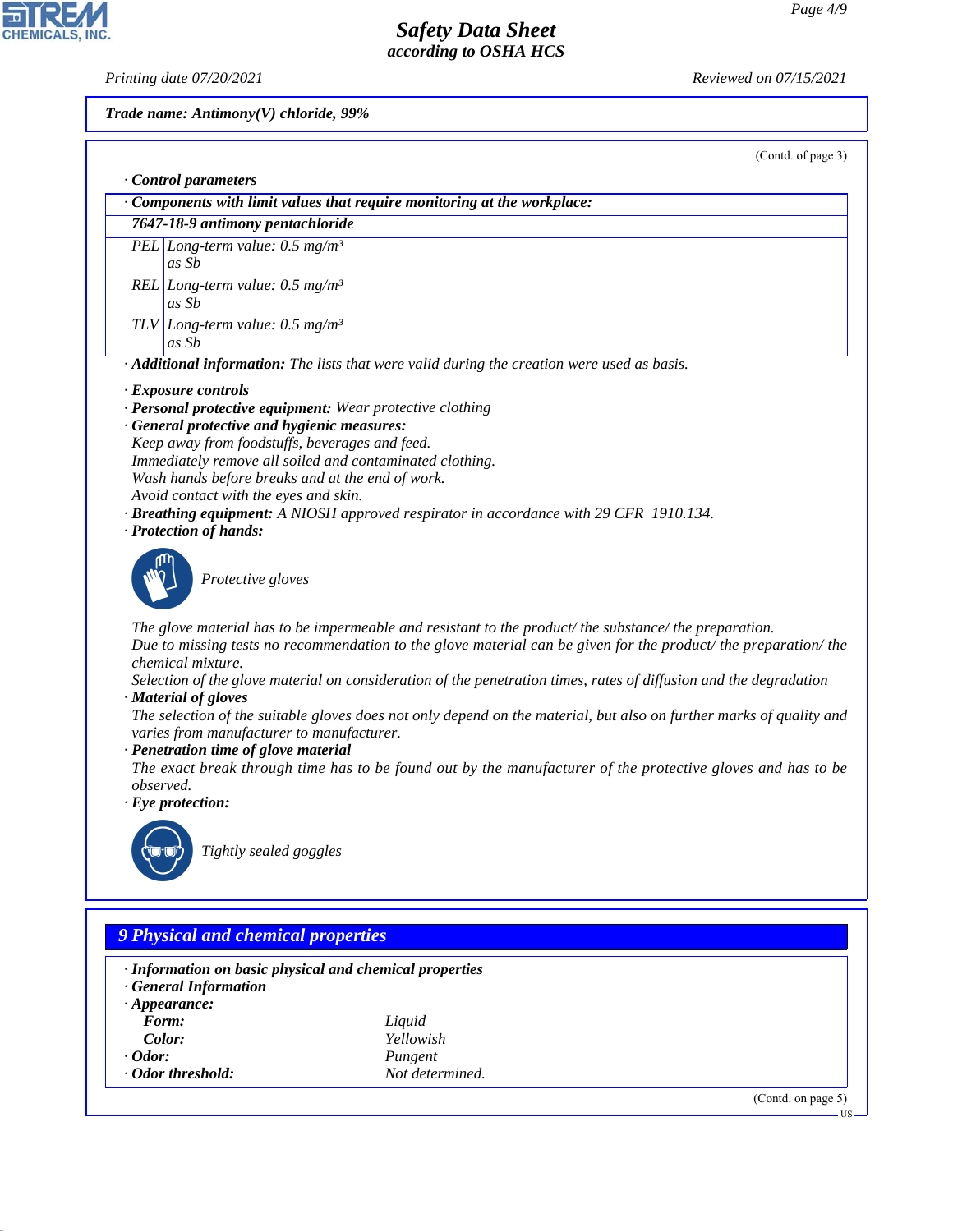*Printing date 07/20/2021 Reviewed on 07/15/2021*

|  | Trade name: Antimony(V) chloride, 99% |  |  |
|--|---------------------------------------|--|--|
|--|---------------------------------------|--|--|

|                                                            |                                               | (Contd. of page 4) |
|------------------------------------------------------------|-----------------------------------------------|--------------------|
| $\cdot$ pH-value:                                          | Not determined.                               |                    |
| Change in condition                                        |                                               |                    |
| Melting point/Melting range:                               | 2.8 °C (37 °F)                                |                    |
| <b>Boiling point/Boiling range:</b>                        | 79 °C (174 °F)                                |                    |
| · Flash point:                                             | Not applicable.                               |                    |
| · Flammability (solid, gaseous):                           | Not determined.                               |                    |
| · Ignition temperature:                                    |                                               |                    |
| Decomposition temperature:                                 | Not determined.                               |                    |
| $\cdot$ Auto igniting:                                     | Not determined.                               |                    |
| · Danger of explosion:                                     | Product does not present an explosion hazard. |                    |
| $\cdot$ Explosion limits:                                  |                                               |                    |
| Lower:                                                     | Not determined.                               |                    |
| <b>Upper:</b>                                              | Not determined.                               |                    |
| · Vapor pressure:                                          | Not determined.                               |                    |
| $\cdot$ Density at 20 $\cdot$ C (68 $\cdot$ F):            | 2.336 g/cm <sup>3</sup> (19.49392 lbs/gal)    |                    |
| · Relative density                                         | Not determined.                               |                    |
| · Vapor density                                            | Not determined.                               |                    |
| $\cdot$ Evaporation rate                                   | Not determined.                               |                    |
| · Solubility in / Miscibility with                         |                                               |                    |
| Water:                                                     | Not miscible or difficult to mix.             |                    |
| · Partition coefficient (n-octanol/water): Not determined. |                                               |                    |
| · Viscosity:                                               |                                               |                    |
| Dynamic:                                                   | Not determined.                               |                    |
| Kinematic:                                                 | Not determined.                               |                    |
| · Solvent content:                                         |                                               |                    |
| Organic solvents:                                          | $0.0\%$                                       |                    |
| <b>VOC</b> content:                                        | 0.0 g/l / 0.00 lb/gl                          |                    |
| Other information                                          | No further relevant information available.    |                    |

# *10 Stability and reactivity*

*· Reactivity No further relevant information available.*

*· Chemical stability*

44.1.1

- *· Thermal decomposition / conditions to be avoided: No decomposition if used according to specifications.*
- *· Possibility of hazardous reactions No dangerous reactions known.*
- *· Conditions to avoid No further relevant information available.*
- *· Incompatible materials: No further relevant information available.*
- *· Hazardous decomposition products: No dangerous decomposition products known.*

(Contd. on page 6)

US

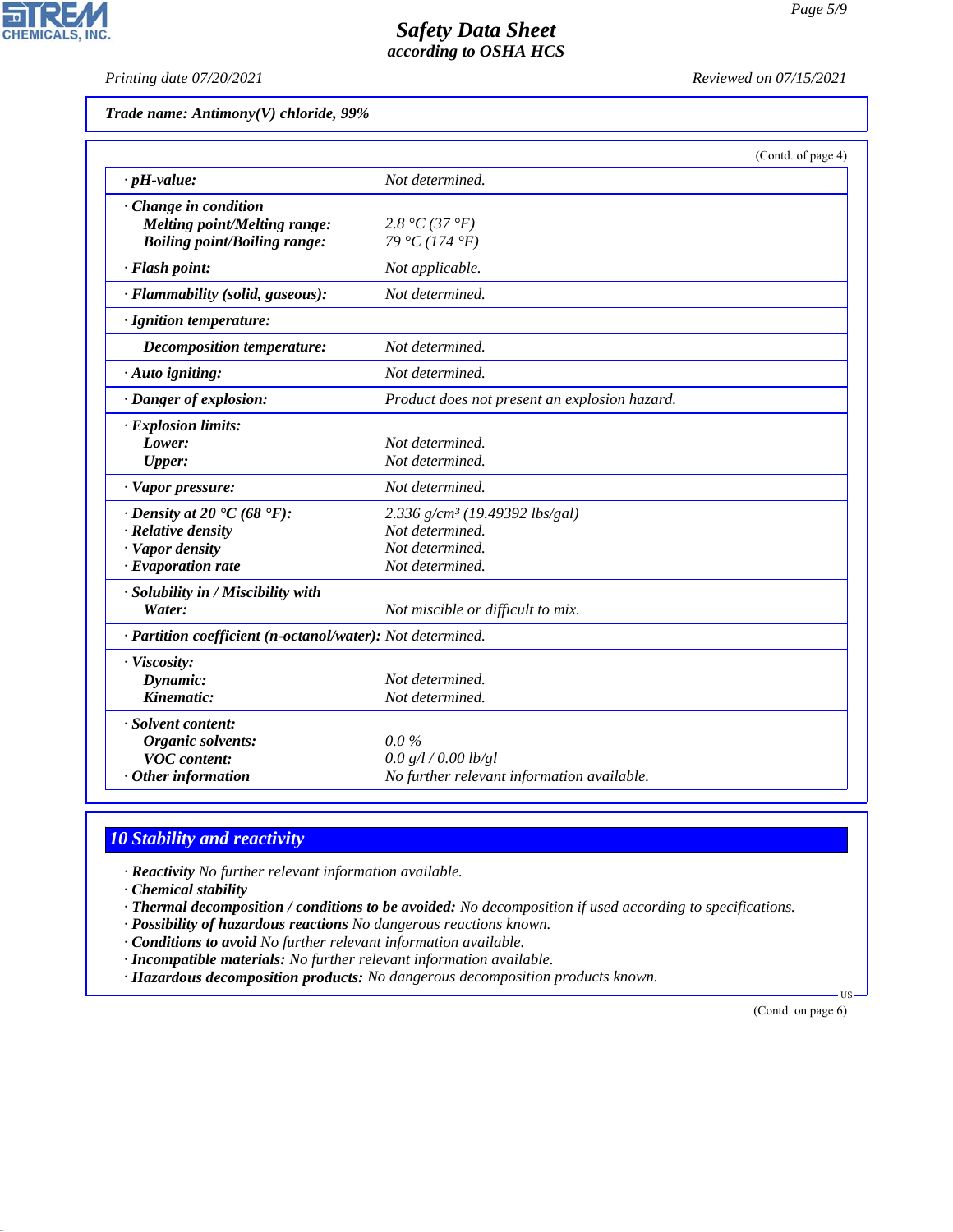*Printing date 07/20/2021 Reviewed on 07/15/2021*

**CHEMICALS, INC.** 

*Trade name: Antimony(V) chloride, 99%*

(Contd. of page 5)

|                                                                                                                                                                                                                                                                        |                          | · LD/LC50 values that are relevant for classification: |  |
|------------------------------------------------------------------------------------------------------------------------------------------------------------------------------------------------------------------------------------------------------------------------|--------------------------|--------------------------------------------------------|--|
|                                                                                                                                                                                                                                                                        |                          | 7647-18-9 antimony pentachloride                       |  |
| Oral                                                                                                                                                                                                                                                                   | LD50                     | $1115$ mg/kg (rat)                                     |  |
| · Primary irritant effect:                                                                                                                                                                                                                                             |                          | Inhalative LC50/4 h $0.62$ mg/l (rat)                  |  |
| . on the eye: Strong caustic effect.<br>· Sensitization: No sensitizing effects known.<br>· Additional toxicological information:<br>Swallowing will lead to a strong caustic effect on mouth and throat and to the danger of perforation of esophagus<br>and stomach. |                          |                                                        |  |
| · Carcinogenic categories                                                                                                                                                                                                                                              |                          | · IARC (International Agency for Research on Cancer)   |  |
| Substance is not listed.                                                                                                                                                                                                                                               |                          |                                                        |  |
|                                                                                                                                                                                                                                                                        |                          | · NTP (National Toxicology Program)                    |  |
| Substance is not listed.                                                                                                                                                                                                                                               |                          |                                                        |  |
| <b>OSHA-Ca (Occupational Safety &amp; Health Administration)</b>                                                                                                                                                                                                       |                          |                                                        |  |
|                                                                                                                                                                                                                                                                        | Substance is not listed. |                                                        |  |

- *· Aquatic toxicity: No further relevant information available.*
- *· Persistence and degradability No further relevant information available.*
- *· Behavior in environmental systems:*
- *· Bioaccumulative potential No further relevant information available.*
- *· Mobility in soil No further relevant information available.*
- *· Additional ecological information:*
- *· General notes: Must not reach bodies of water or drainage ditch undiluted or unneutralized.*
- *· Results of PBT and vPvB assessment*
- *· PBT: Not applicable.*
- *· vPvB: Not applicable.*
- *· Other adverse effects No further relevant information available.*

# *13 Disposal considerations*

- *· Waste treatment methods*
- *· Recommendation:*

44.1.1

*Must not be disposed of together with household garbage. Do not allow product to reach sewage system.*

(Contd. on page 7) US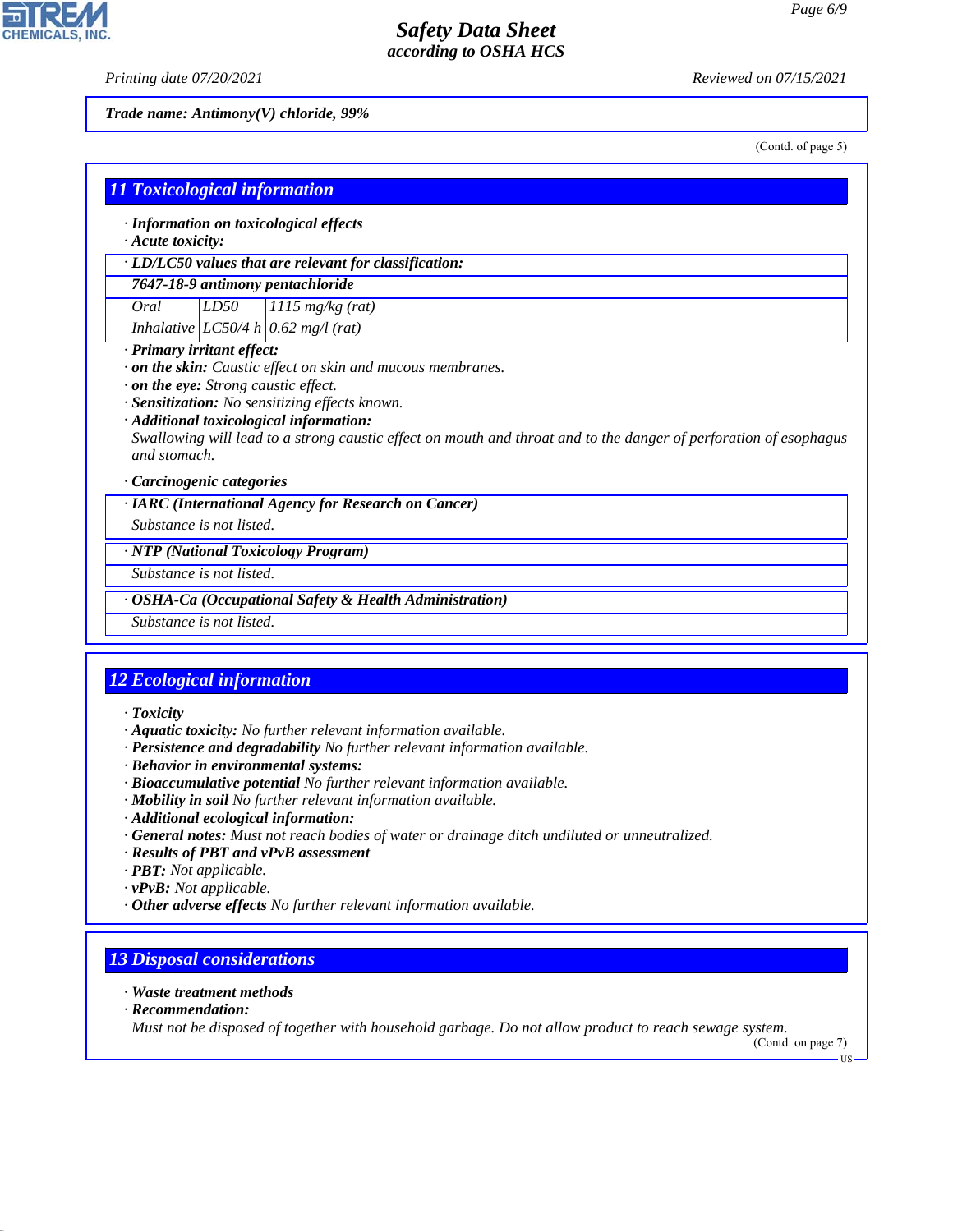(Contd. of page 6)

## *Safety Data Sheet according to OSHA HCS*

*Printing date 07/20/2021 Reviewed on 07/15/2021*

*Trade name: Antimony(V) chloride, 99%*

*· Uncleaned packagings:*

CHEMICALS, INC.

44.1.1

*· Recommendation: Disposal must be made according to official regulations.*

| <b>14 Transport information</b>                 |                                 |
|-------------------------------------------------|---------------------------------|
| $\cdot$ UN-Number                               |                                 |
| · DOT, IMDG, IATA                               | <b>UN1730</b>                   |
| · UN proper shipping name                       |                                 |
| $\cdot$ <i>DOT</i>                              | Antimony pentachloride, liquid  |
| $·$ <i>IMDG, IATA</i>                           | ANTIMONY PENTACHLORIDE, LIQUID  |
| · Transport hazard class(es)                    |                                 |
| $\cdot$ DOT                                     |                                 |
|                                                 |                                 |
|                                                 |                                 |
| · Class                                         | 8 Corrosive substances          |
| · Label                                         | 8                               |
| · IMDG, IATA                                    |                                 |
|                                                 |                                 |
| · Class                                         | 8 Corrosive substances          |
| · Label                                         | 8                               |
| · Packing group<br>· DOT, IMDG, IATA            | $I\!I$                          |
| · Environmental hazards:                        |                                 |
| · Marine pollutant:                             | N <sub>o</sub>                  |
| · Special precautions for user                  | Warning: Corrosive substances   |
| · Danger code (Kemler):<br>· Segregation groups | X80<br>Acids                    |
| · Stowage Category                              | E                               |
| · Stowage Code                                  | SW2 Clear of living quarters.   |
| · Transport in bulk according to Annex II of    |                                 |
| <b>MARPOL73/78 and the IBC Code</b>             | Not applicable.                 |
| · Transport/Additional information:             |                                 |
| $\cdot$ DOT                                     |                                 |
| · Quantity limitations                          | On passenger aircraft/rail: 1 L |
|                                                 | On cargo aircraft only: 30 L    |
| · Hazardous substance:                          | 1000 lbs, 454 kg                |
| $\cdot$ IMDG                                    |                                 |
| $\cdot$ Limited quantities (LQ)                 | IL                              |

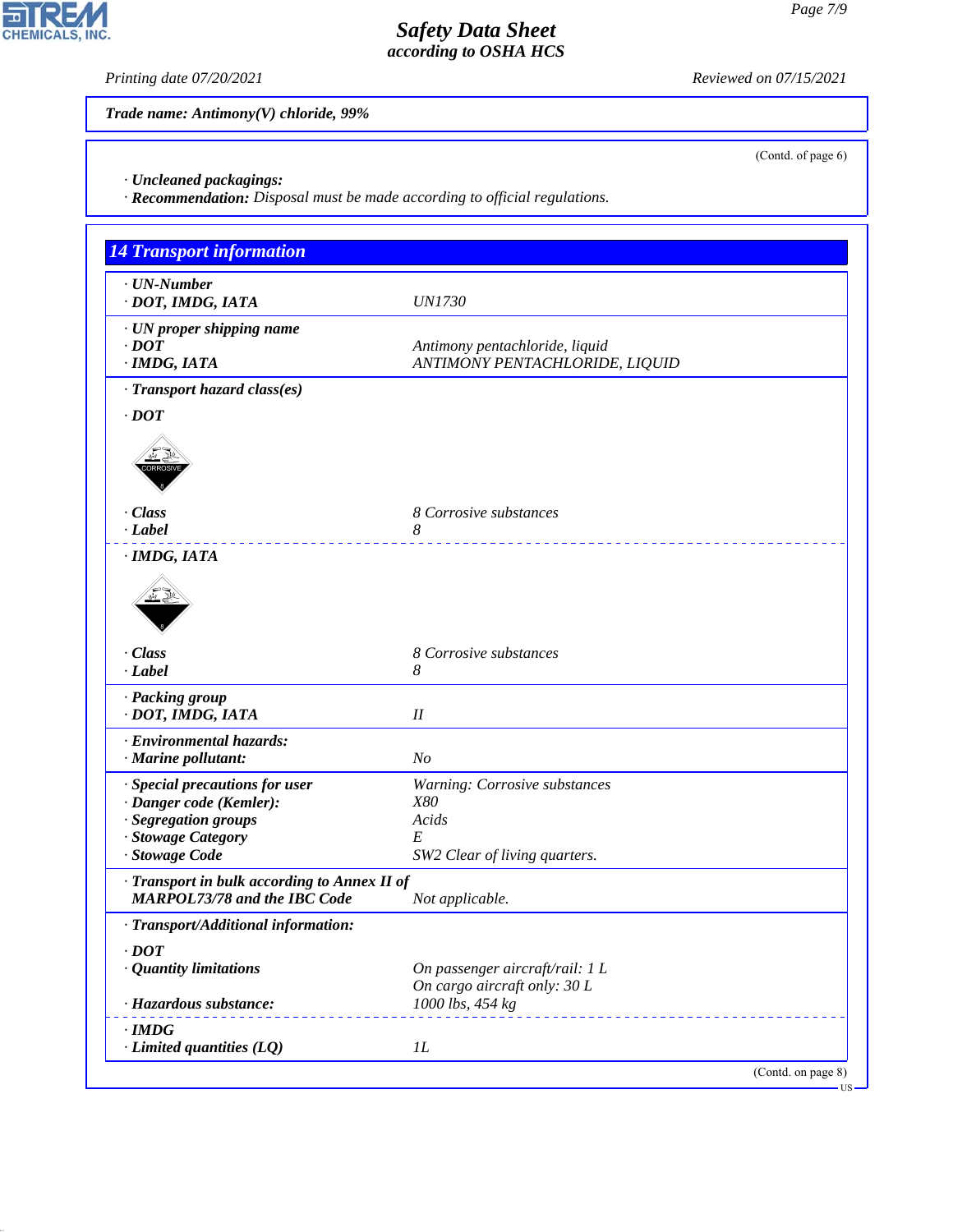*Printing date 07/20/2021 Reviewed on 07/15/2021*

**CHEMICALS, INC** 

*Trade name: Antimony(V) chloride, 99%*

|                                  | (Contd. of page 7)                                                                                             |
|----------------------------------|----------------------------------------------------------------------------------------------------------------|
| $\cdot$ Excepted quantities (EQ) | Code E2<br>Maximum net quantity per inner packaging: 30 ml<br>Maximum net quantity per outer packaging: 500 ml |
| · UN "Model Regulation":         | UN 1730 ANTIMONY PENTACHLORIDE, LIQUID, 8, II                                                                  |

#### *15 Regulatory information*

*· Safety, health and environmental regulations/legislation specific for the substance or mixture · Sara*

*· Section 355 (extremely hazardous substances):*

*Substance is not listed.*

*· Section 313 (Specific toxic chemical listings):*

*Substance is listed.*

*· TSCA (Toxic Substances Control Act):*

*Substance is listed.*

*· Proposition 65*

*· Chemicals known to cause cancer:*

*Substance is not listed.*

*· Chemicals known to cause reproductive toxicity for females:*

*Substance is not listed.*

*· Chemicals known to cause reproductive toxicity for males:*

*Substance is not listed.*

*· Chemicals known to cause developmental toxicity:*

*Substance is not listed.*

*· Carcinogenic categories*

*· EPA (Environmental Protection Agency)*

*· TLV (Threshold Limit Value established by ACGIH)*

*Substance is not listed.*

*· NIOSH-Ca (National Institute for Occupational Safety and Health)*

*Substance is not listed.*

*· GHS label elements*

*The substance is classified and labeled according to the Globally Harmonized System (GHS). · Hazard pictograms*



44.1.1

*· Signal word Danger*

*· Hazard-determining components of labeling: antimony pentachloride*

*· Hazard statements*

*H314 Causes severe skin burns and eye damage.*

*NL*